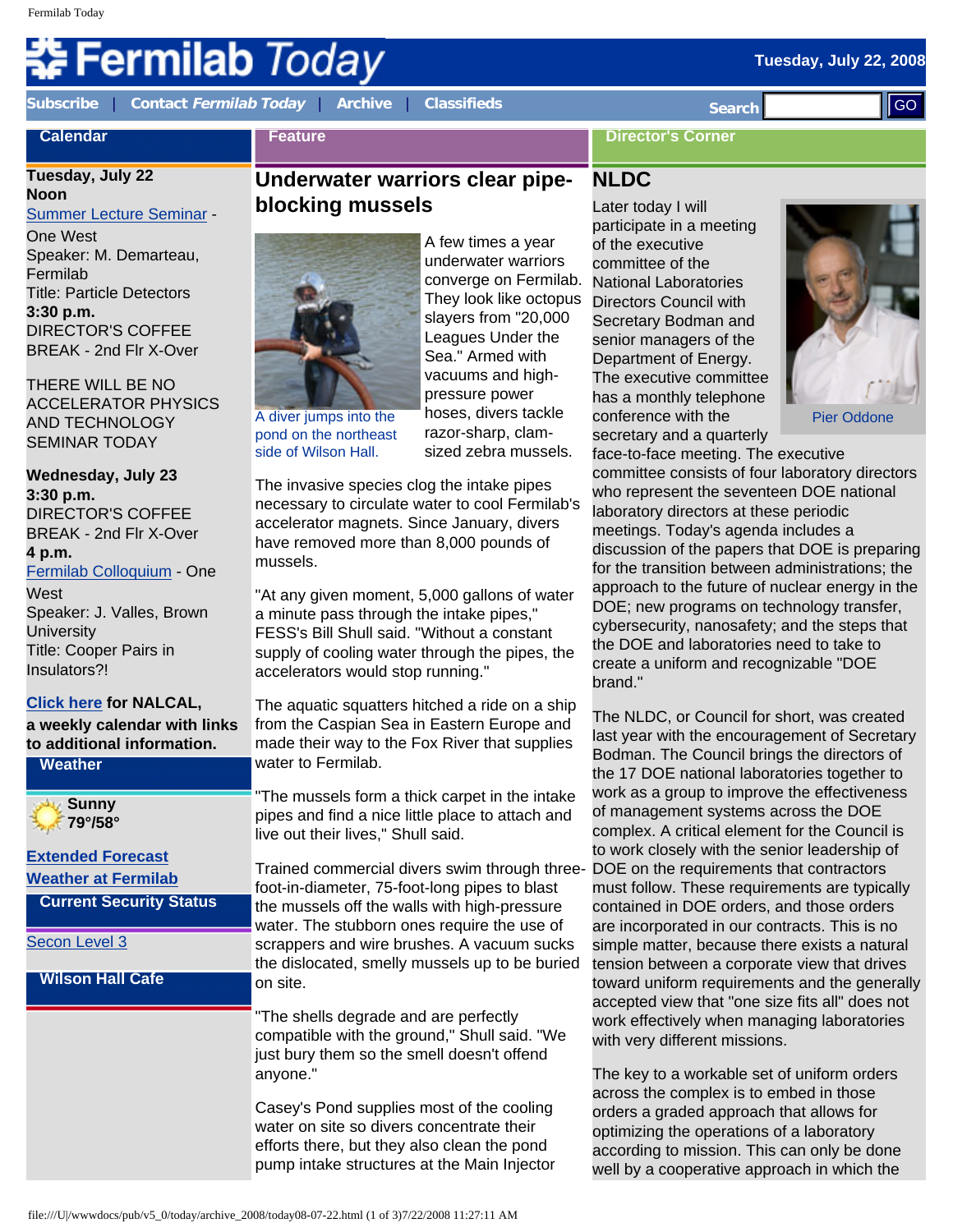#### **Tuesday, July 22**

- Golden broccoli & cheese
- Southern style fish sandwich
- Coconut crusted tilapia Spaghetti w/turkey meat

sauce

- La Grande sandwich
- Assorted slice pizza
- Chicken fajitas

#### [Wilson Hall Cafe Menu](http://bss.fnal.gov/cafe/index.html)

#### **Chez Leon**

#### **Wednesday, July 23 Lunch**

- Tinga tostada
- Rice & beans
- Napolitano flan

# **Thursday, July 24**

#### **Dinner**

- Pasta w/roasted summer vegetables
- Grilled swordfish
- Sauteed green beans
- Peach melba

#### [Chez Leon Menu](http://bss.fnal.gov/chezleon/index.html)

Call x4598 to make your reservation.

#### **Archives**

#### *[Fermilab Today](http://www.fnal.gov/pub/today/archive.html)*

**[Result of the Week](http://www.fnal.gov/pub/today/resultoftheweek/index.html)**

**[Safety Tip of the Week](http://www.fnal.gov/pub/today/safety/)**

**[ILC NewsLine](http://www.linearcollider.org/newsline/archive/index.html)**

#### **Info**

*Fermilab Today* is online at: [www.fnal.gov/today/](http://www.fnal.gov/today/)

#### Send comments and suggestions to: [today@fnal.gov](mailto:today@fnal.gov)

and Tevatron ring ponds when needed.

Although cleanings take place all year-long, most zebra mussel dives take place during the summer.

"The pipes are pretty small, especially when we start dragging the hoses in there, so this is definitely not for the faint of heart or the claustrophobic," said diver Pete Perich Jr. "They're sharp little buggers, too."

The job sounds dangerous, but Perich Jr. said the divers make sure to take proper safety precautions. They train regularly during the year and follow Fermilab's Lockout/Tagout standard.

*-- Jennifer L. Johnson*



A load of zebra mussels in the back of a pickup truck. Divers removed 8,000 pounds of zebra mussels from the Fermilab ponds and pipes since January.

#### **Photo of the Day**

**Volleyball team wreaks "havoc" on competition, wins** 



Fermilab volleyball team "Playing Havoc" won the championship for the 2007-2008 season of the Fermilab Competitive Winter Volleyball League.

laboratories and the agency work hand in hand to build a flexible and efficient management system, an approach that Secretary Bodman supports strongly and that was a main motivation for creating the NLDC.

Can this graded approach work? While thinking about the upcoming meeting of the executive committee, and with hours of delay at O'Hare, I expanded my reading horizons and bought a Wall Street Journal. The [WSJ](http://online.wsj.com/article/SB121658871989368689.html?mod=googlenews_wsj) 

[described](http://online.wsj.com/article/SB121658871989368689.html?mod=googlenews_wsj) an extreme example of a graded approach that Roche, one of the giants of the pharmaceutical industry, has used successfully. One of the savviest investments made in the pharmaceutical industry was the acquisition by Roche of a controlling interest in Genentech early in the 1990s. Roche has profited enormously by the increase in the value of Genentech and by the flow of new drugs it has brought to market thanks to Genentech. A key to this success was that Roche resisted the temptation to impose its own corporate structure and culture on Genentech. Instead, it did not interfere with the management of Genentech. It considered that the agility of the smaller company and its ability to invent new drugs would be harmed in the larger more uniform corporate culture of Roche. I cite this example not to advocate for complete laissez-faire at each of our national laboratories but to emphasize that what we need is a framework with enough flexibility to allow us to be creative and optimize the effectiveness of each laboratory.

*The entire Wall Street Journal is available in the Fermilab Library.*

#### **Announcement**

### **Print copies of the P5 report are now available**

The P5 report is now available in print. To get your report, see Judy Treend in the Office of Communication, WH atrium level east side, or send her an [e-mail](mailto:treend@fnal.gov). The report is also available [online](http://www.er.doe.gov/hep/HEPAP/reports/P5_Report%2006022008.pdf).

#### **Accelerator Update**